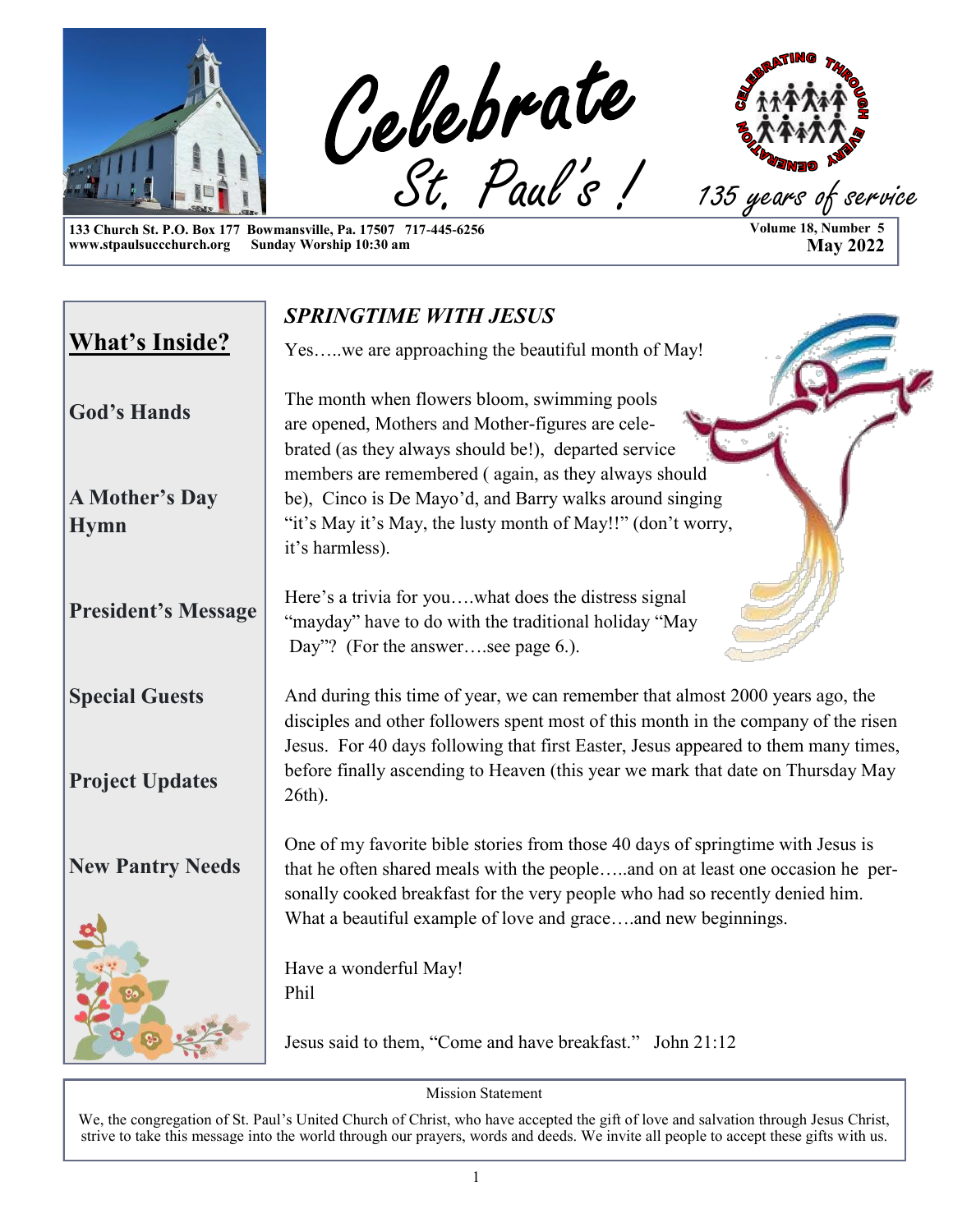#### *God's Hands*

Exactly a century ago, Irish physician Alexander Irvine published *My Lady of the Chimney Corner*, a book dedicated to his saintly mother. The protagonist, Anna, lives and ministers to others as Irvine's own mother had done.



In the story, Anna visits a neighbor who has just

lost a son at sea. After talking for a while, Anna suggests they pray together. With heads bowed, she reaches to place a loving hand on the grieving mother's forehead. Afterward, the woman says, "I think I felt his touch upon my brow," referring to God.

Anna says, "God is everywhere looking for hands to use. Sometimes he takes the hand of a doctor and uses it in healing. Sometimes he takes the hand of a mother to soothe the brow of a fevered child. And sometimes he takes the hand of an old critter like me to bring a bit of help and comfort to a neighbor. But they are all God's hands, and God is everywhere looking for hands to use."

Newsletter Newsletter

#### *A Mother's Day Hymn*

Sing praise to our Creator God! Earth prospers from the way God "mothers" each new child into This world day after day.

God fabricates in motherhood A channel from above That longs to share with every child God's comfort, grace and love!

Sing praise to our Creator God, Who "mothers" us from birth! Providing what we truly need Throughout our lives on earth.

Peggy Ferrell

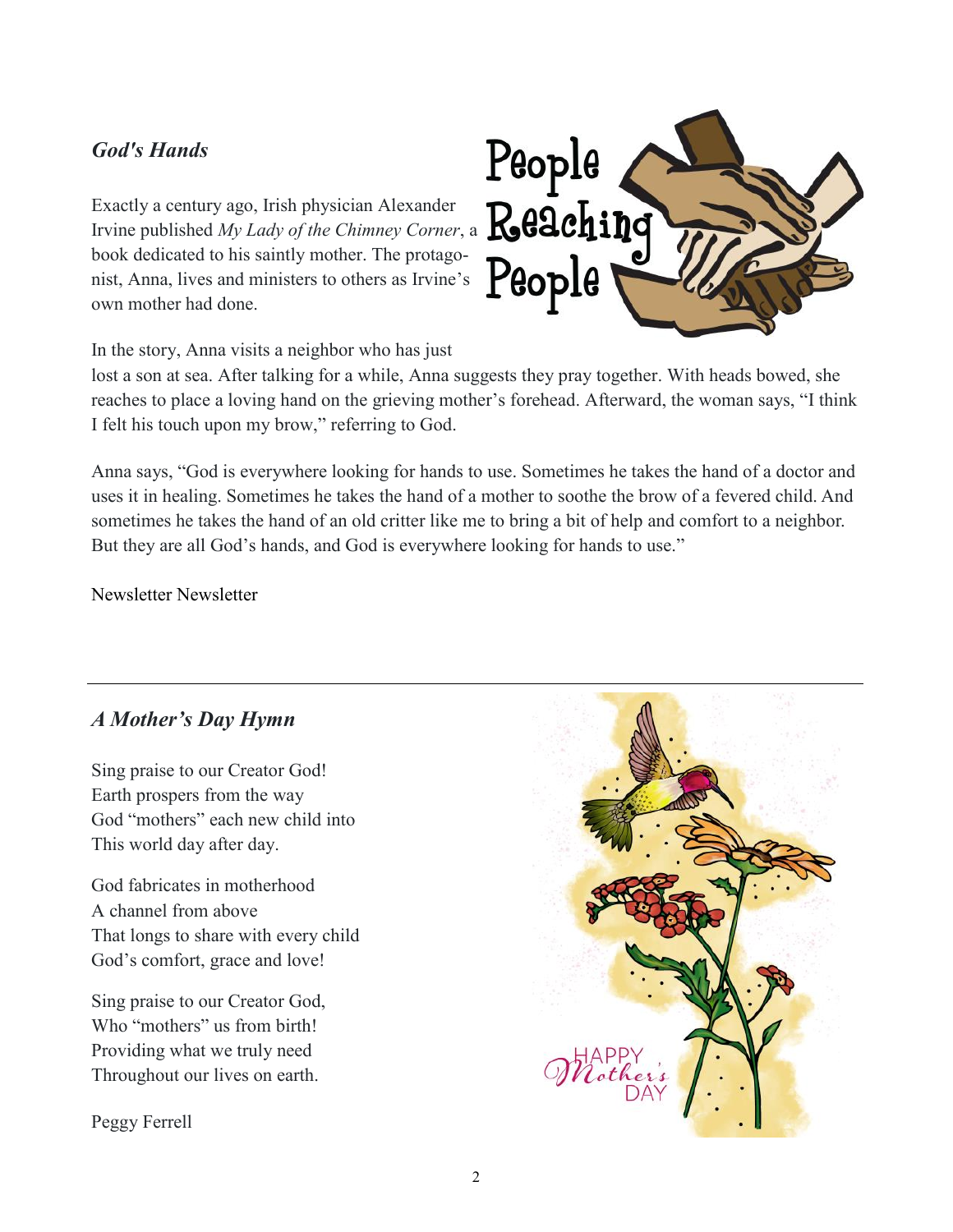### **Looking Ahead**

| May 1<br>May 5<br>May 7<br>May 8 | <b>Baptisms</b><br>National Day of Prayer<br><b>Crowder Concert</b><br>Mother's Day |
|----------------------------------|-------------------------------------------------------------------------------------|
| May 22                           | Carrie Call attends worship service                                                 |
| May 26                           | <b>Ascension Day</b>                                                                |
| May 30                           | Memorial Day                                                                        |
| June 5                           | <b>Breakfast</b><br>Pentecost Sunday<br>Strengthen the Church Offering              |
| June 12<br>June 19               | Trinity Sunday/Communion<br>Father's Day                                            |

# **Consistory Update**

I want to start off this month's report by trying to thank our members for all the hard work in making St. Paul's a great place.



First and in no particular order, I want to thank Kieran for getting the really neat chairs in the social hall. The tables and chairs are a real improvement from the old tables.

I also want to thank Kieran and Barry for making the food for the Lenten lunch that St. Paul was responsible for making. Plus thanks to Phil for a message that day; I heard it was really inspiring. I also want to thank all the other members that helped at the lunch that day.

Dee, Gerri, Sue and Lynda really did a great job of getting everything ready for a very successful egg hunt at St. Paul's on April  $16<sup>th</sup>$ . I am sorry if I forgot anyone that helped and I did not mention.

**Special Guests:** Please mark your calendars for May  $22<sup>nd</sup>$  as we will have two guests that day. One will be Carrie Call from the UCC Conference and our very own Bri will be here to sing.

**Projects:** We will start to upgrade our zoom service on May30th. John will have all the necessary equipment by that date. Kieran and Steve will be helping with this project.

Updating the ladies restroom was approved at a congregational meeting on the  $10^{th}$ . Since then, Pat and Dee have gone to Lowes to pick out colors for the



stalls, wall, and flooring. They also picked out new recessed lights for the ceiling. The contractor will start the upgrade once he has all the materials needed to start the job. The price of the upgrade will be around \$11,650.00. One of our members has graciously come forward and has offered to pay for the ladies room upgrade. I really want to thank our anonymous donor for this super gesture. Thanks to this kind offer, we have gone back to our contractor and asked him to also upgrade the men's room. We will pay for this upgrade using only a portion of the approved money from the ladies room.

Consistory has approved and is moving forward with improving our parlor room into a welcoming cafe. We hope everyone will enjoy the atmosphere of new tables and new chairs. We will have a second coffee machine with a microwave and we will encourage treats such as pastries, cookies, etc. We hope we can enjoy each others company before the worship service. This will give us a chance to get to know each other better and hopefully welcome new members to our great church. This cafe idea came from the great minds of Phil, Gerri, and Dee and oh yes, also Barry!!!!!!!! Seriously, I think this is a great idea and one that I am really looking forward to using.

*Tim Lutz Consistory President* 





The next consistory meeting is scheduled for **Wednesday, May 4** at **7:00 pm**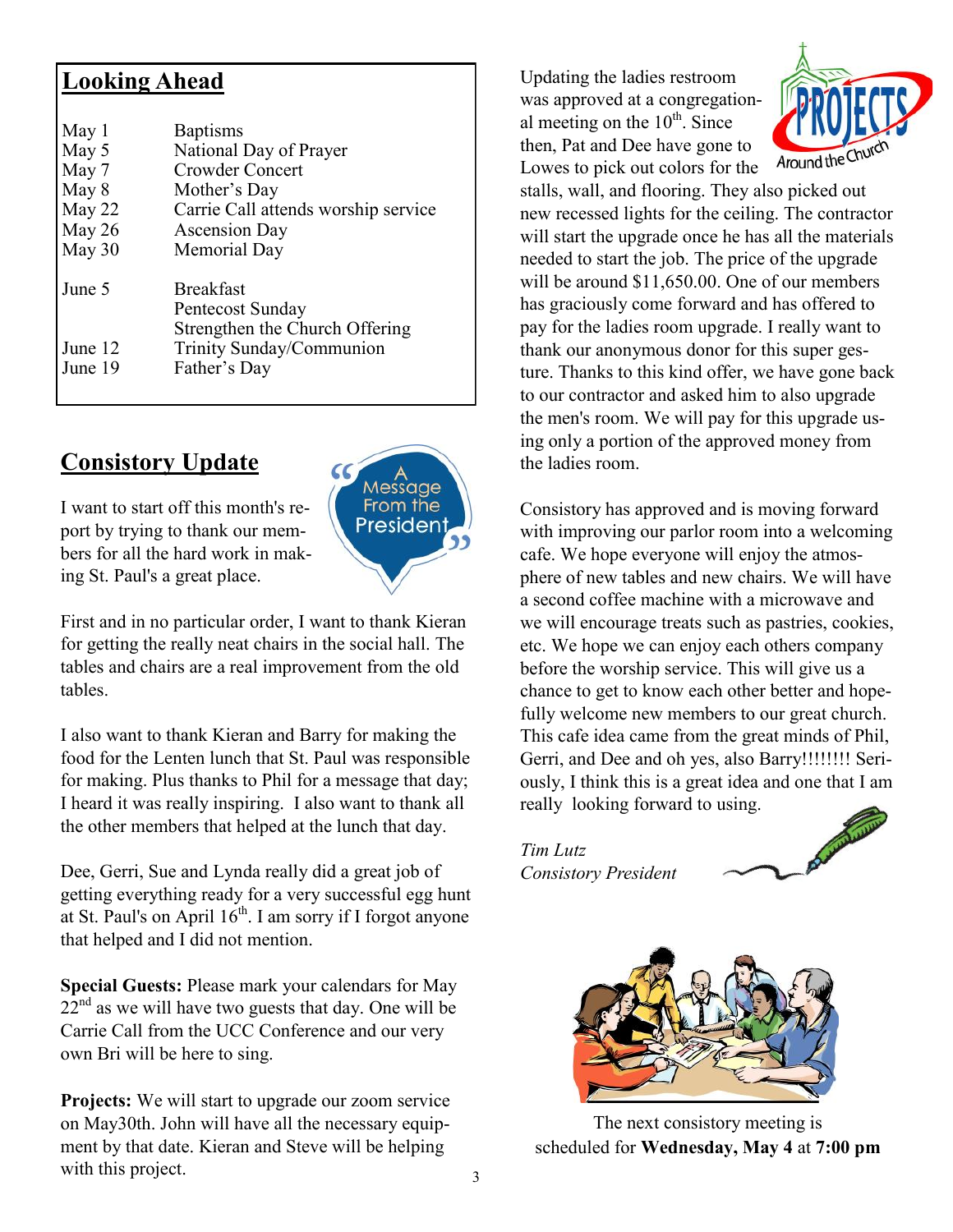**Prayer Concerns:** We will be updating our prayer list monthly by starting a new list at the beginning of every month. Please continue to review the list and if there are any updates during the month



please contact Phil Shober or Dee Sprecher. We also have prayer request cards located in the parlor room and in the pews upstairs for your convenience. You can fill out the request and turn it in to the church office or place it in the offering plate.

As you continue your own prayers and concerns outside of the sanctuary this week, please remember the concerns we have raised as a community.

#### **Our list of prayer concerns from April**

Adam's family Alta, Grace, the Goodwin family, Naomi & Pete, Westly, our farmers, our church partners in Liberia, and continued prayers for all the people affected by the war in Ukraine.

Suggested Prayer… "Most gracious and loving God, we lift up our list of prayer concerns this day and every day that all who are listed might know and feel your

presence with them in their time of need. God, continue in your support for all of our friends and family listed and those who are forever in our hearts so that they might feel you with them each day, Amen."

If you would like to ask for prayers for someone please<sup>c</sup> contact Kieran Connelly. Below is a list of the individuals on our Prayer Team that will pray for you throughout the week.

Kieran Connelly 717-471-5018 Lynda Cooper Gretchen Martin Steve Renninger Chris Storms Phil Shober Donna Ozga

Gerri Shober Nancy Caffrey-Schafer



# **Caring for Our Members**

Please remember our members and friends in your prayers. Many in retirement villages and their homes are unable to attend church due to the pandemic and other health concerns.

**Mary Tamerius** Faithful Living 2015 N. Reading Road Room 156 Denver, Pa. 17517

#### **Alta Hoshour**

Ephrata Manor 99 Bethany Rd Room# 127A Ephrata, Pa 17522 717-738-7465



Narvon, Pa. 17555 Denver, Pa 17517

#### **Bill & Grace Sprecher Harold Good**

Fairmount Homes Garden Spot Village 2312 Wheat Ridge Drive 433 S Kinzer Ave Ephrata, Pa. 17522 Apt. 117GW

**Jane Storms Linda Summers** 118 Raybil Drive 101 South 2nd Street

New Holland, Pa. 17557

# **Pastoral Visits or Emergencies**

If anyone is in need of pastoral assistance please contact Phil Shober anytime via text or call at

610-780-3915 or email philipshober@gmail.com. You can also call the church office at 717-445-6256 or email the church secretary at  $\text{dee}(\hat{a})$ stpaulsuccchurch.org.

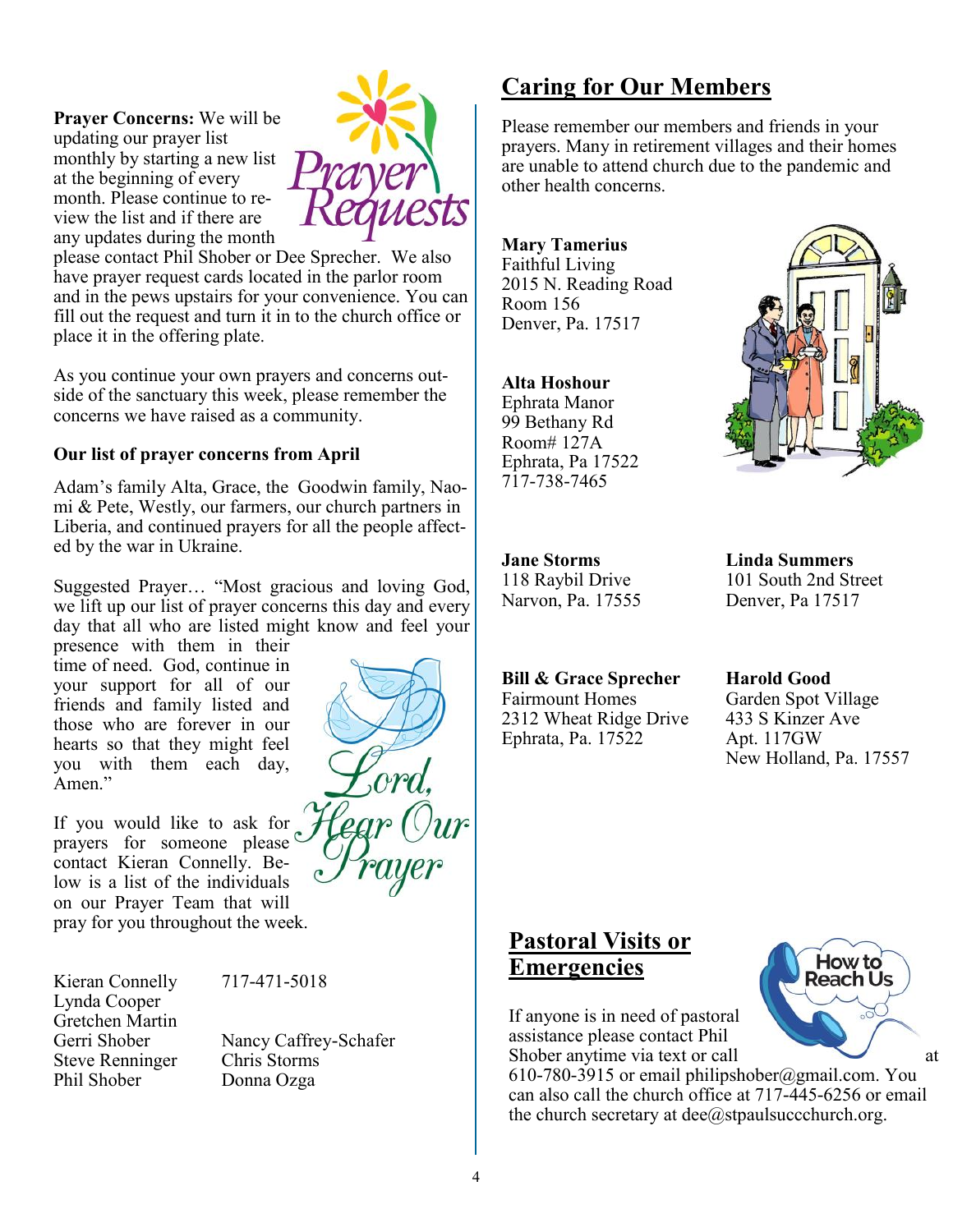

Below is a list of items requested for the food bank in Terre Hill.

**Laundry detergent unscented Toilet paper Canned soups & canned chicken Cereal, pancake mix & syrup Spaghetti sauce**

With spring here and summer approaching, below is a list of things the Grace House ladies could use.

**Crew socks KCups Baseball caps Toilet paper Suntan lotion Tissues Lip balm Paper towels Face moisturizer**

Updated<br>Needs

Any donations can be placed on the table in the parlor room.

Thank you for your continued support of these ministries.



# *Birthdays*

#### **May**

- 1 Paxton Fair<br>3 James Shob
- 3 James Shober
- Harper Smith
- 11 Patricia Lutz
- 22 Gretchen Martin
- 31 Joyce Shober

#### **Happy Birthday!**



# *Anniversaries*

Charlie & Chris Storms – 33 years on May 6



# **Bible Quiz**



When Moses was on the mountain for a long time, who made a golden calf for the people of Israel to worship?

- A. Joshua
- B. Levi
- C. Caleb
- D. Aaron

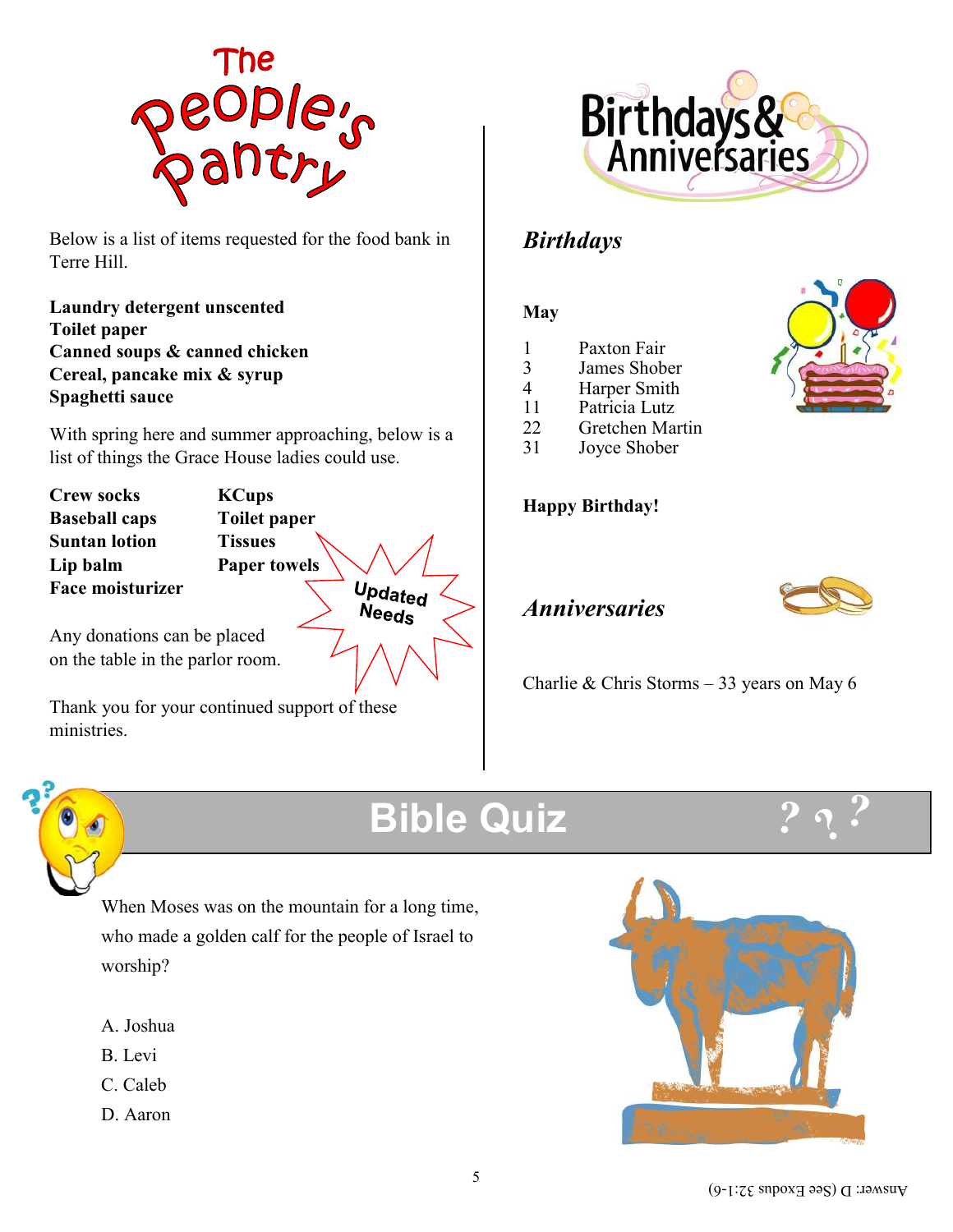|                                                                                                                                                            |                       | Financial |
|------------------------------------------------------------------------------------------------------------------------------------------------------------|-----------------------|-----------|
| <b>Treasurer's Report</b>                                                                                                                                  |                       | Report    |
| The monthly report for<br><b>March 2022:</b>                                                                                                               |                       |           |
| Checking Account                                                                                                                                           |                       |           |
| <b>Beginning Balance</b>                                                                                                                                   | \$91,645.58           |           |
| $+$ Receipts<br>Disbursements<br>Transfers                                                                                                                 | 6,923.89<br>22,708.26 |           |
| <b>Ending Balance</b>                                                                                                                                      | \$75,861.21           |           |
| A copy of this information can also be found at<br>the mailboxes in the slot marked financial re-<br>ports.<br>March's offering only total was \$3,812.00. |                       |           |
|                                                                                                                                                            |                       |           |

#### **Trivia answer from page 1:**

What is the connection between the "mayday" distress call and the traditional May 1st "May Day" celebration? Absolutely nothing. The "mayday" call (conventionally repeated 3 times in distress) was first used in Europe in the 1920's and is from the French word "m'aidez", which means "help me".





The following individuals are responsible for counting the offering after worship;

- May 1 Tim & Pat Lutz
- May 8 Gerri Shober & Barry Gehman
- May 15 Charlie & Chris Storms
- May 22 Sharon Blechschmidt & Lynda Cooper
- May 29 Tim & Pat Lutz

**Online Worship:** While we are currently holding worship services in person following the CDC guidelines, we also continue to stream our services online.

If you are more comfortable watching from home please use the following link and enter the code 225210 to join the service.

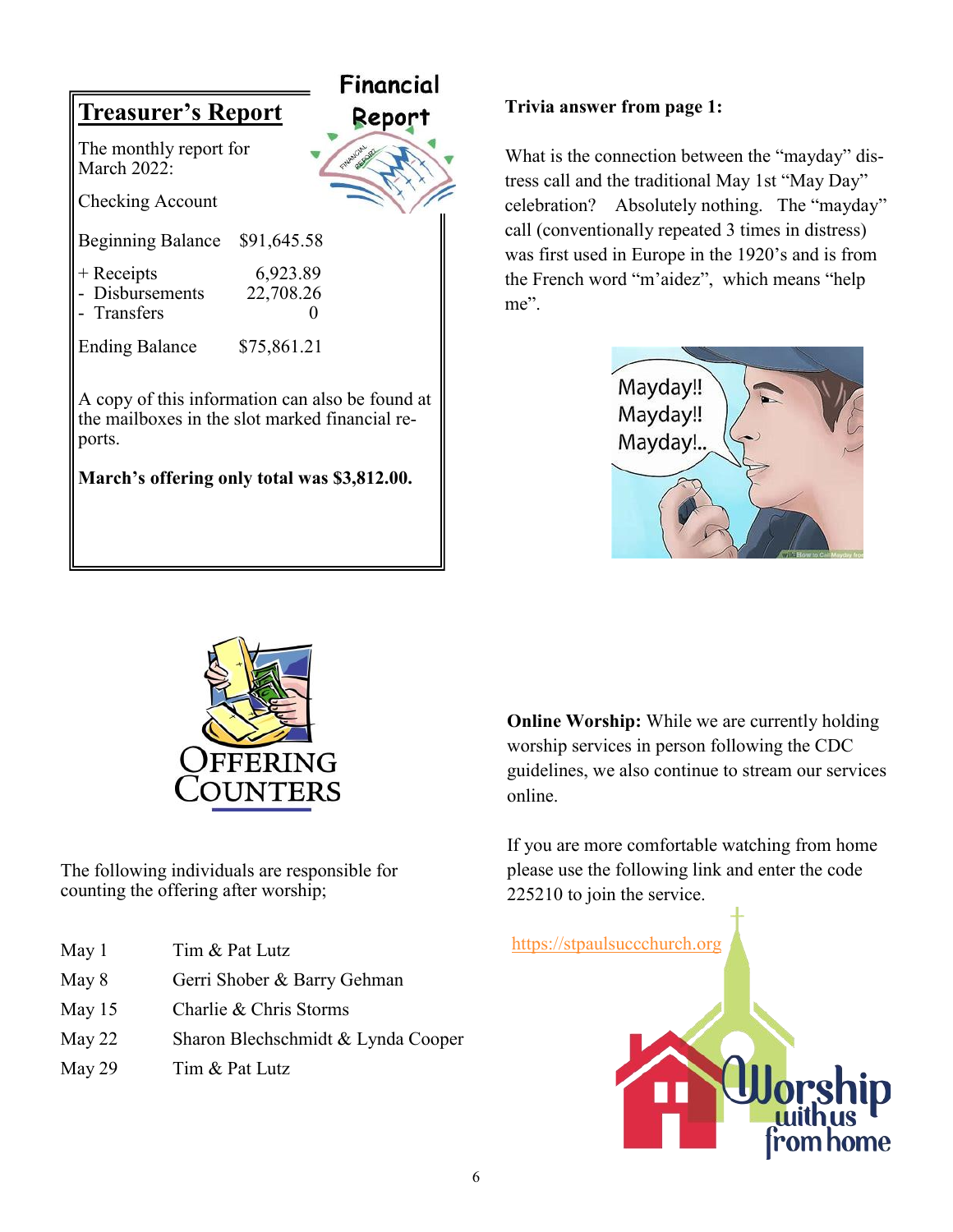# Monthly Volunteers



| Gerri Shober      |
|-------------------|
| Mary Renninger    |
| Sara Renninger    |
| Cheryl Borja      |
| Dee Sprecher      |
| Gerri Shober      |
| Sara Renninger ** |
| Mary Renninger    |
| Cheryl Borja      |
|                   |



| May 1    | Grace House         |
|----------|---------------------|
| May 8    | Barry Gehman        |
| May $15$ | Mary Renninger      |
| May 22   | Sharon Blechschmidt |
| May 29   | Kieran Connelly     |

June 5 Grace House<br>June 12 Lynda Coope June 12 Lynda Cooper<br>June 19 Charlie Storms June 19<br>
June 26<br>
Tim Lutz Tim Lutz

\*\* Indicates communion



| May 1   | Tim Lutz            |
|---------|---------------------|
| May 8   | Dee Sprecher        |
| May 15  | Larry Klaassen      |
| May 22  | Cheryl Borja        |
| May 29  | <b>Barry Gehman</b> |
| June 5  | Sharon Blechschmidt |
| June 12 | Kieran Connelly     |
| June 19 | Ron Frederick       |
| June 26 | Mary Renninger      |
|         |                     |



| May 1   | Naomi Martin    |
|---------|-----------------|
| May 8   | Gretchen Martin |
| May 15  | Lynda Cooper    |
| May 22  | Gerri Shober    |
| May 29  | Grace Smith     |
| June 5  | Barry Gehman    |
| June 12 | Gretchen Martin |
| June 19 | Naomi Martin    |
| June 26 | Gerri Shober    |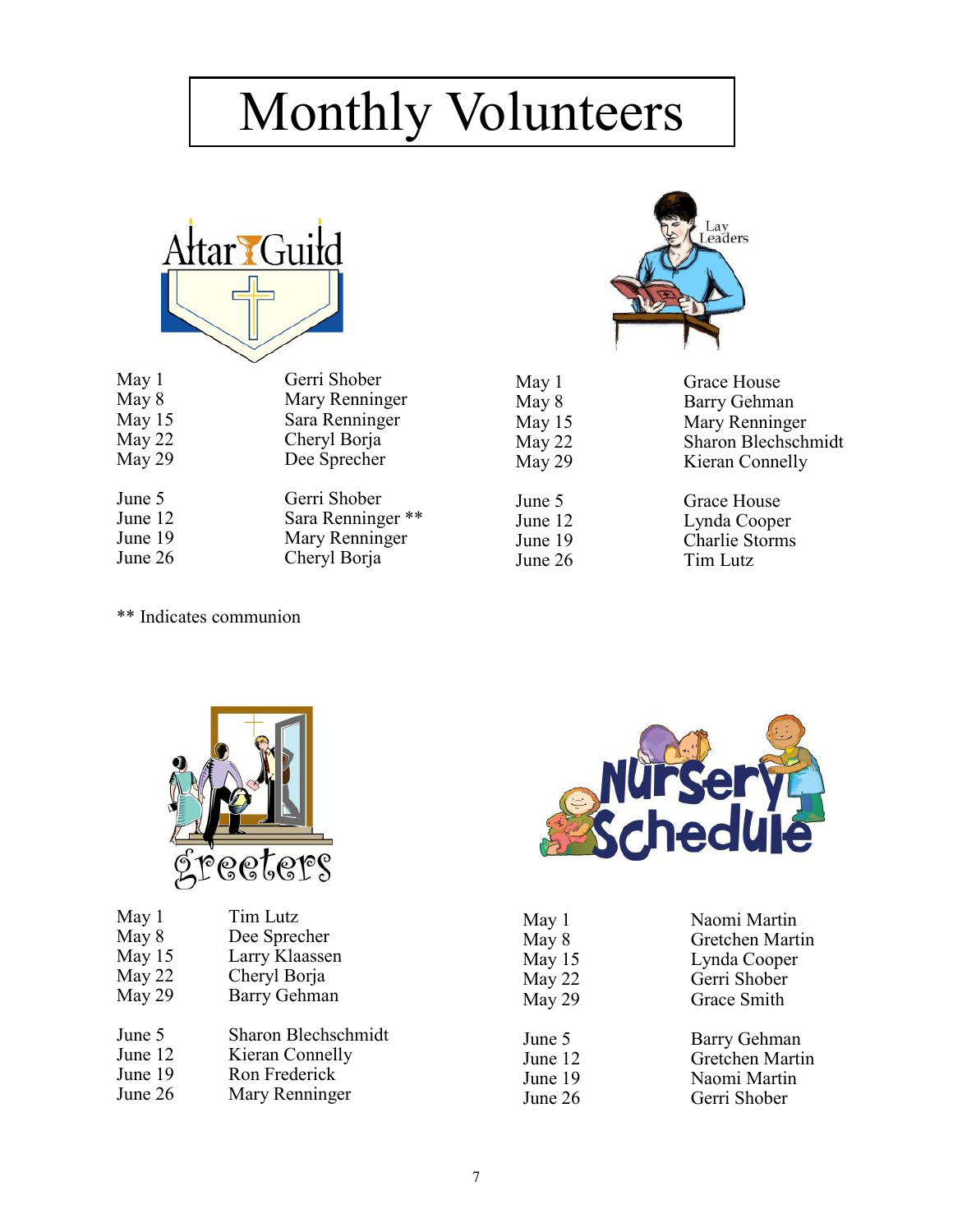

| May 1   | open                |
|---------|---------------------|
| May 8   | open                |
| May 15  | open                |
| May 22  | open                |
| May 29  | Phil & Gerri Shober |
|         |                     |
| June 5  |                     |
|         | open                |
| June 12 | open                |
| June 19 | open                |
| June 26 | Tim & Pat Lutz      |



| May 8   | open |
|---------|------|
| May 15  | open |
| May 22  | open |
| May 29  | open |
|         |      |
| June 5  | open |
| June 12 | open |
| June 19 | open |
| June 26 | open |
|         |      |

May 1 open

# **Flower and Bulletin Sponsor Sheet**

The flower and bulletin charts for 2022 are posted. If you would like to sponsor a week please sign your name on the chart for any Sunday you wish. Please fill out the appropriate form and see that Dee gets your dedication information at least one week prior to it going in the bulletin. The cost for the flowers is **\$35.00**. We will place silk flowers in the sanctuary and place your dedication information in the bulletin. If you wish to purchase real flowers you may still do so on your own. The cost of the bulletins is **\$10.00** each week. Payments can be given to Dee Sprecher. Thank you in advance for your support.

### **St Paul's UCC** *Celebrate*

A publication of St. Paul's UCC 133 Church St., P.O. Box 177 Bowmansville, Pa. 17507 Phone & Fax 717-445-6256 office@stpaulsuccchurch.org www.stpaulsuccchurch.org



Editor: Deidre Sprecher dee@stpaulsuccchurch.org

St Paul's UCC *Celebrate* is published monthly to keep members and friends informed of programs of the church and to report news about the community and its people.

Deadline for article submissions: The third Sunday of each month.